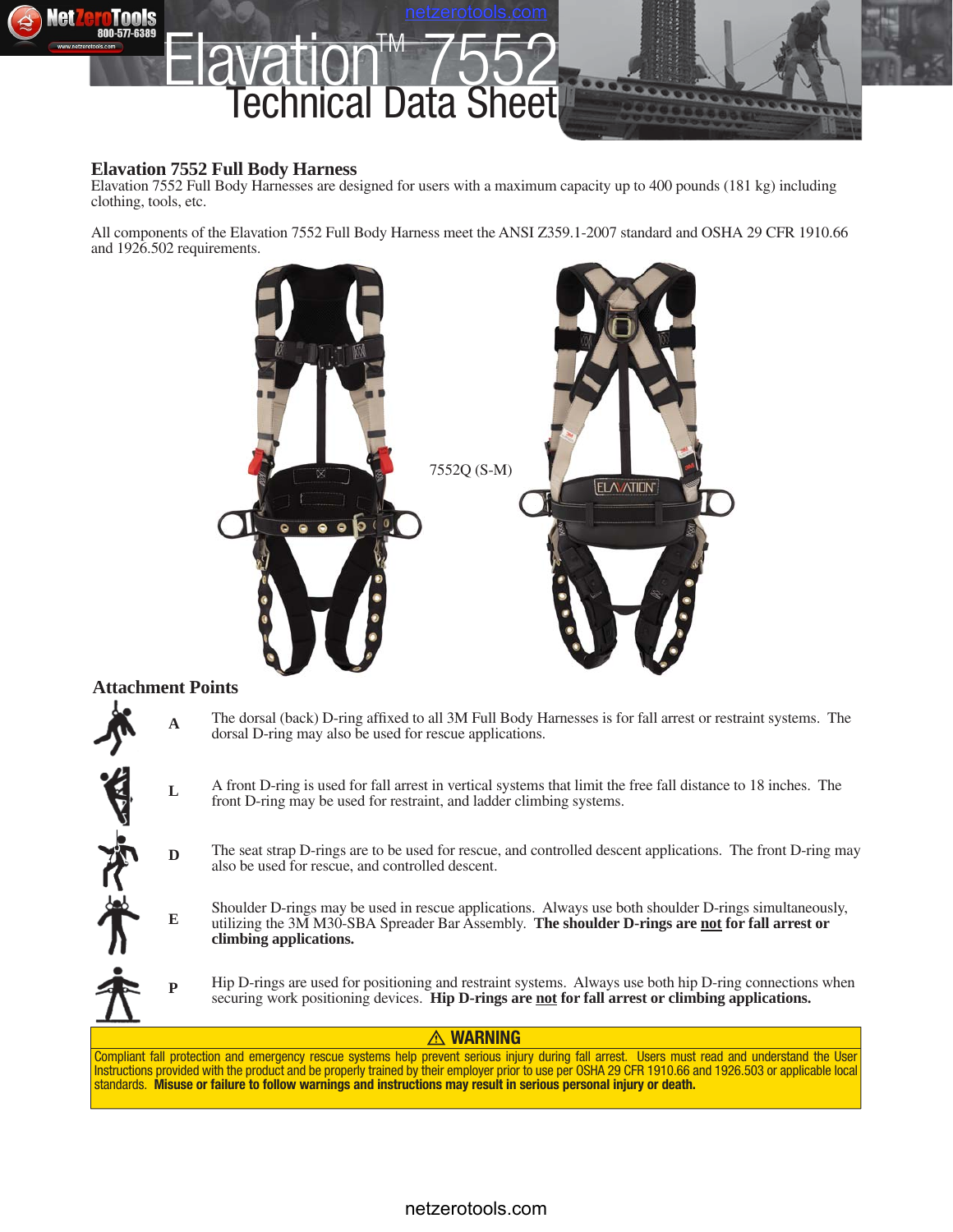

[3m 7552eq Elevation Safety Harness Fall Protection Small](http://www.netzerotools.com/3m-7552eq-elevation-safety-harness-fall-protection-small)  [3m 7552eq Elevation Safety Harness Fall Protection Medium](http://www.netzerotools.com/3m-7552eq-elevation-safety-harness-fall-protection-medium)  [3m 7552eq Elevation Safety Harness Fall Protection Large](http://www.netzerotools.com/3m-7552eq-elevation-safety-harness-fall-protection-large)  [3m 7552eq Elevation Safety Harness Fall Protection Xl](http://www.netzerotools.com/3m-7552eq-elevation-safety-harness-fall-protection-xl)  [3m 7552eq Elevation Safety Harness Fall Protection Xxl](http://www.netzerotools.com/3m-7552eq-elevation-safety-harness-fall-protection-xxl)  [3m 7552feq Elevation Safety Harness Fall Protection S M](http://www.netzerotools.com/3m-7552feq-elevation-safety-harness-fall-protection-s-m) [3m 7552feq Elevation Safety Harness Fall Protection L Xl](http://www.netzerotools.com/3m-7552feq-elevation-safety-harness-fall-protection-l-xl)  [3m 7552feq Elevation Safety Harness Fall Protection Xxl](http://www.netzerotools.com/3m-7552feq-elevation-safety-harness-fall-protection-xxl) [3m 7552fq Elevation Safety Harness Fall Protection S M](http://www.netzerotools.com/3m-7552fq-elevation-safety-harness-fall-protection-s-m) [3m 7552fq Elevation Safety Harness Fall Protection L Xl](http://www.netzerotools.com/3m-7552fq-elevation-safety-harness-fall-protection-l-xl) [3m 7552fq Elevation Safety Harness Fall Protection Xxl](http://www.netzerotools.com/3m-7552fq-elevation-safety-harness-fall-protection-xxl) [3m 7552q Elevation Safety Harness Fall Protection S M](http://www.netzerotools.com/3m-7552q-elevation-safety-harness-fall-protection-s-m) [3m 7552q Elevation Safety Harness Fall Protection L Xl](http://www.netzerotools.com/3m-7552q-elevation-safety-harness-fall-protection-l-xl) [3m 7552q Elevation Safety Harness Fall Protection Xxl](http://www.netzerotools.com/3m-7552q-elevation-safety-harness-fall-protection-xxl)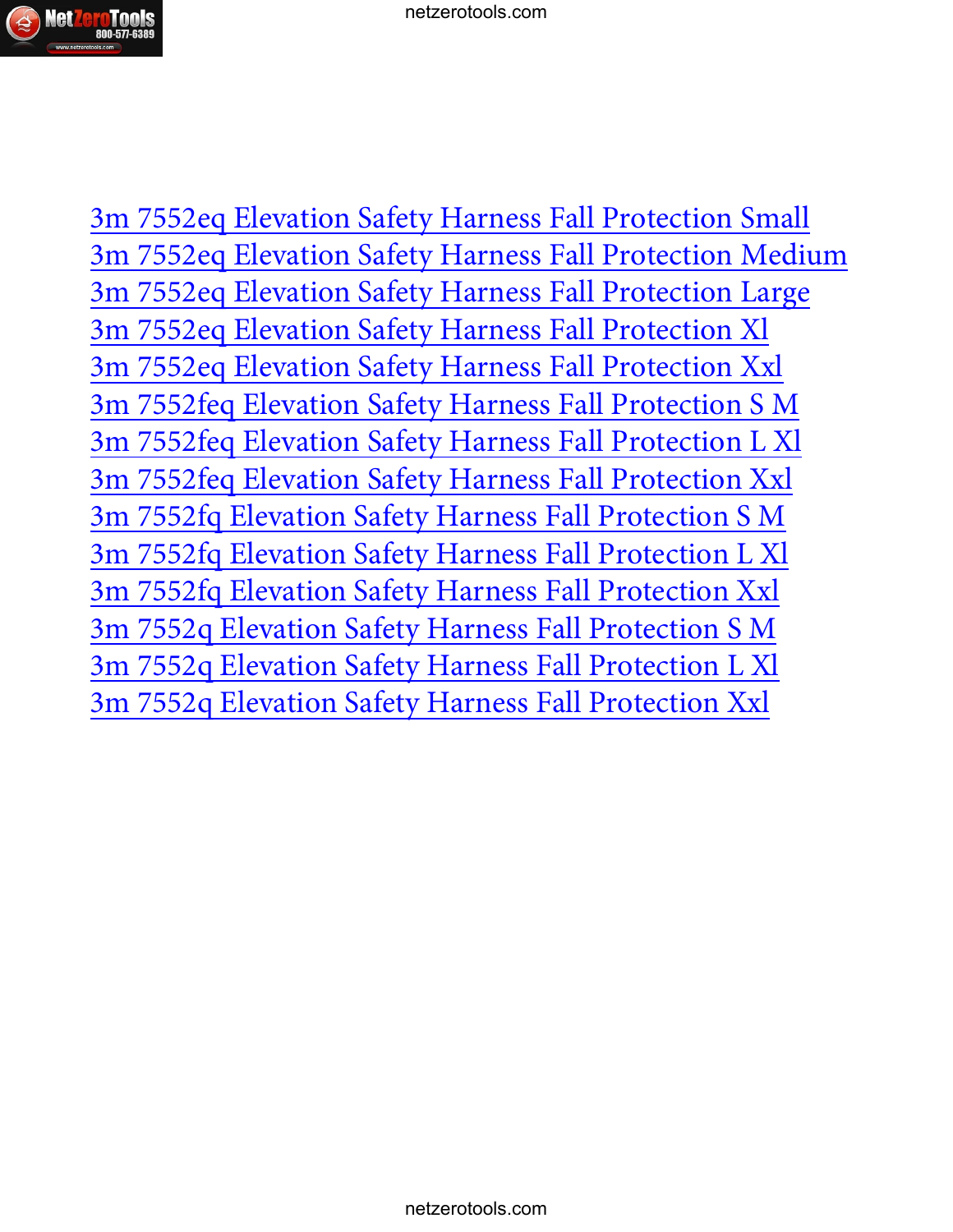# **Elavation™ 7552** Technical Data Sheet

**NetZeroTools** 

 $\blacktriangle$ 

netzerotools.com

| <b>Model</b><br>3M ID                                                                                                                                                     | <b>Webbing</b><br><b>Material</b> | <b>Belt Size</b> | <b>D-Rings</b>                               | D-Ring<br><b>Material</b> | Leg<br><b>Connection</b> | <b>Chest</b><br><b>Connection</b> | <b>Capacity</b>       | <b>CSA</b><br><b>Class</b> | <b>Weight</b>                   | <b>Compliance</b><br><b>Standards</b> |
|---------------------------------------------------------------------------------------------------------------------------------------------------------------------------|-----------------------------------|------------------|----------------------------------------------|---------------------------|--------------------------|-----------------------------------|-----------------------|----------------------------|---------------------------------|---------------------------------------|
| 7552EQ-S<br>70071604147                                                                                                                                                   | Polyester                         | 30 in - 43 in    | Back, Side,<br><b>Extended Back D</b>        | Forged<br><b>Steel</b>    | Grommet                  | Quick<br>Connect                  | 400 lbs<br>$(181$ kg) | A, P                       |                                 | ANSI Z359.1-07<br>CSA Z259.10-06      |
| 7552EQ-S-LOGO<br>70071604154                                                                                                                                              | Polyester                         | 30 in - 43 in    | Back, Side.<br><b>Extended Back D</b>        | Forged<br>Steel           | Grommet                  | Quick<br>Connect                  | 400 lbs<br>$(181$ kg) | A, P                       |                                 | ANSI Z359.1-07<br>CSA Z259.10-06      |
| 7552EQ-M<br>70071604121                                                                                                                                                   | Polyester                         | 34 in - 47 in    | Back, Side,<br><b>Extended Back D</b>        | Forged<br><b>Steel</b>    | Grommet                  | Quick<br>Connect                  | 400 lbs<br>(181 kg)   | A, P                       |                                 | ANSI Z359.1-07<br>CSA Z259.10-06      |
| 7552EQ-M-LOGO<br>70071604139                                                                                                                                              | Polyester                         | 34 in - 47 in    | Back, Side,<br><b>Extended Back D</b>        | Forged<br>Steel           | Grommet                  | Quick<br>Connect                  | 400 lbs<br>(181 kg)   | A, P                       |                                 | ANSI Z359.1-07<br>CSA Z259.10-06      |
| 7552EQ-L<br>70071604105                                                                                                                                                   | Polyester                         | 39 in - 52 in    | Back, Side,<br><b>Extended Back D</b>        | Forged<br><b>Steel</b>    | Grommet                  | Quick<br>Connect                  | 400 lbs<br>(181 kg)   | A, P                       |                                 | ANSI Z359.1-07<br>CSA Z259.10-06      |
| 7552EQ-L-LOGO<br>70071604113                                                                                                                                              | Polyester                         | 39 in - 52 in    | Back, Side.<br><b>Extended Back D</b>        | Forged<br><b>Steel</b>    | Grommet                  | Quick<br>Connect                  | 400 lbs<br>(181 kg)   | A, P                       |                                 | ANSI Z359.1-07<br>CSA Z259.10-06      |
| 7552EQ-XL<br>70071604162                                                                                                                                                  | Polyester                         | 44 in - 57 in    | Back, Side.<br><b>Extended Back D</b>        | Forged<br><b>Steel</b>    | Grommet                  | Quick<br>Connect                  | 400 lbs<br>(181 kg)   | A, P                       |                                 | ANSI Z359.1-07<br>CSA Z259.10-06      |
| 7552EQ-XL-LOGO<br>70071604170                                                                                                                                             | Polyester                         | 44 in - 57 in    | Back, Side.<br><b>Extended Back D</b>        | Forged<br><b>Steel</b>    | Grommet                  | Quick<br>Connect                  | 400 lbs<br>(181 kg)   | A, P                       |                                 | ANSI Z359.1-07<br>CSA Z259.10-06      |
| 7552EQ-XXL<br>70071604188                                                                                                                                                 | Polyester                         | 49 in - 62 in    | Back, Side,<br><b>Extended Back D</b>        | Forged<br><b>Steel</b>    | Grommet                  | Quick<br>Connect                  | 400 lbs<br>(181 kg)   | A, P                       |                                 | ANSI Z359.1-07<br>CSA Z259.10-06      |
| 7552EQ-XXL-LOGO<br>70071604196                                                                                                                                            | Polyester                         | 49 in - 62 in    | Back, Side.<br><b>Extended Back D</b>        | Forged<br>Steel           | Grommet                  | Quick<br>Connect                  | 400 lbs<br>(181 kg)   | A, P                       |                                 | ANSI Z359.1-07<br>CSA Z259.10-06      |
| 7552FEQ (S-M)<br>70071605136                                                                                                                                              | Polyester                         | 34 in - 47 in    | Back, Front, Side,<br><b>Extended Back D</b> | Forged<br><b>Steel</b>    | Grommet                  | Quick<br>Connect                  | 400 lbs<br>(181 kg)   | A, P, L                    |                                 | ANSI Z359.1-07<br>CSA Z259.10-06      |
| 7552FEQ (S-M)-LOGO<br>70071605144                                                                                                                                         | Polyester                         | 34 in - 47 in    | Back, Front, Side,<br><b>Extended Back D</b> | Forged<br>Steel           | Grommet                  | Quick<br>Connect                  | 400 lbs<br>(181 kg)   | A, P, L                    |                                 | ANSI Z359.1-07<br>CSA Z259.10-06      |
| 7552FEQ (L-XL)<br>70071605110                                                                                                                                             | Polyester                         | 44 in - 57 in    | Back, Front, Side,<br><b>Extended Back D</b> | Forged<br><b>Steel</b>    | Grommet                  | Quick<br>Connect                  | 400 lbs<br>$(181$ kg) | A, P, L                    |                                 | ANSI Z359.1-07<br>CSA Z259.10-06      |
| 7552FEQ (L-XL)-LOGO<br>70071605128                                                                                                                                        | Polyester                         | 44 in - 57 in    | Back, Front, Side,<br><b>Extended Back D</b> | Forged<br>Steel           | Grommet                  | Quick<br>Connect                  | 400 lbs<br>(181 kg)   | A, P, L                    |                                 | ANSI Z359.1-07<br>CSA Z259.10-06      |
| 7552FEQ-XXL<br>70071605151                                                                                                                                                | Polyester                         | 49 in - 62 in    | Back, Front, Side,<br><b>Extended Back D</b> | Forged<br><b>Steel</b>    | Grommet                  | Quick<br>Connect                  | 400 lbs<br>(181 kg)   | A, P, L                    |                                 | ANSI Z359.1-07<br>CSA Z259.10-06      |
| 7552FQ (S-M)<br>70071604220                                                                                                                                               | Polvester                         | 34 in - 47 in    | Back, Front, Side                            | Forged<br>Steel           | Grommet                  | Quick<br>Connect                  | 400 lbs<br>$(181$ kg) | A, P, L                    |                                 | ANSI Z359.1-07<br>CSA Z259.10-06      |
| 7552FQ (S-M)-LOGO<br>70071604238                                                                                                                                          | Polyester                         | 34 in - 47 in    | Back, Front, Side                            | Forged<br><b>Steel</b>    | Grommet                  | Quick<br>Connect                  | 400 lbs<br>(181 kg)   | A, P, L                    |                                 | ANSI Z359.1-07<br>CSA Z259.10-06      |
| 7552FQ (L-XL)<br>70071604204                                                                                                                                              |                                   |                  | Polyester 44 in - 57 in Back, Front, Side    | Forged<br><b>Steel</b>    | Grommet                  | Quick<br>Connect                  | 400 lbs<br>(181 kg)   | A, P, L                    |                                 | ANSI Z359.1-07<br>CSA Z259.10-06      |
| 7552FQ (L-XL)-LOGO<br>70071604212                                                                                                                                         | Polyester                         | 44 in - 57 in    | Back, Front, Side                            | Forged<br>Steel           | Grommet                  | Quick<br>Connect                  | 400 lbs<br>(181 kg)   | A, P, L                    |                                 | ANSI Z359.1-07<br>CSA Z259.10-06      |
| 7552FQ-XXL<br>70071604246                                                                                                                                                 | Polyester                         | 49 in - 62 in    | Back, Front, Side                            | Forged<br>Steel           | Grommet                  | Quick<br>Connect                  | 400 lbs<br>(181 kg)   | A, P, L                    |                                 | ANSI Z359.1-07<br>CSA Z259.10-06      |
| 7552FQ-XXL-L0G0<br>70071605847                                                                                                                                            | Polyester                         | 49 in - 62 in    | Back, Front, Side                            | Forged<br>Steel           | Grommet                  | Quick<br>Connect                  | 400 lbs<br>(181 kg)   | A, P, L                    |                                 | ANSI Z359.1-07<br>CSA Z259.10-06      |
| 7552Q (S-M)<br>70071604089                                                                                                                                                | Polyester                         | 34 in - 47 in    | Back, Side                                   | Forged<br>Steel           | Grommet                  | Quick<br>Connect                  | 400 lbs<br>(181 kg)   | A, P                       | $7.2$ lbs<br>$(3.2 \text{ kg})$ | ANSI Z359.1-07<br>CSA Z259.10-06      |
| 7552Q (S-M)-LOGO<br>70071604097                                                                                                                                           | Polyester                         | 34 in - 47 in    | Back, Side                                   | Forged<br>Steel           | Grommet                  | Quick<br>Connect                  | 400 lbs<br>(181 kg)   | A, P                       | $7.2$ lbs<br>$(3.2 \text{ kg})$ | ANSI Z359.1-07<br>CSA Z259.10-06      |
| 7552Q (L-XL)<br>70071604063<br>F = Front D-Ring; E = Back D-Ring Extender; Q = Quick Connect; LOGO = Option to add custom logo; Weights and measurements are approximate. | Polyester                         | 44 in - 57 in    | Back, Side                                   | Forged<br>Steel           | Grommet                  | Quick<br>Connect                  | 400 lbs<br>$(181$ kg) | A, P                       | $7.5$ lbs<br>$(3.4 \text{ kg})$ | ANSI Z359.1-07<br>CSA Z259.10-06      |

## netzerotools.com